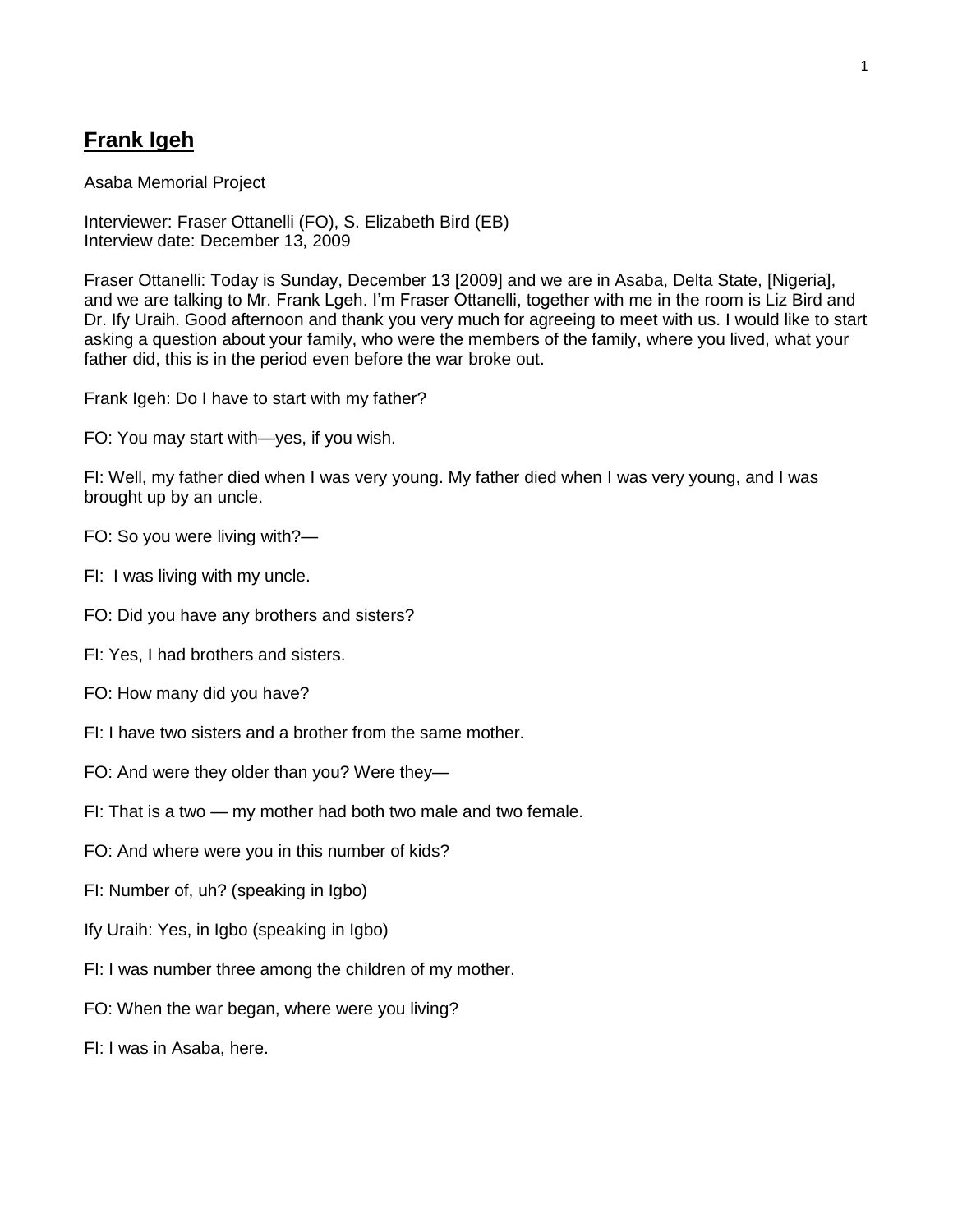FO: In Asaba. Okay. Could you describe, then, the events of — leading up to what happened in October of 1967? You can decide when you want—where you want to begin, but if you could tell us what your recollections are of the period leading up to the killings.

FI: Well, um, well, that was before the massacre of the persons in Asaba, or before the whole crisis started?

FO: Wherever you want, if you want to begin before the crisis began and then we can move on to the massacre in Asaba. Wherever you want to begin.

FI: The town was very quiet, of course, with some primitive activities of the inhabitants. So, that is just about that, about that. Then I personally was a member of Nigerian Red Cross Society, that's then British Red Cross Society. When the crisis started, I was called upon to come to training at Benin. That is, in preparation for the events of the war coming up. Then after the training, I came back to Asaba. Then when the troubles started in Asaba—'cause at the time Biafrans crossed over to Benin, I was in Asaba. Some of my people crossed over to Biafra. I still stayed in Asaba hoping that I still have the duty — implemented the training that I got from Benin. Because I was brought up, I mean I was trained as a Red Cross to give first aid to victims of the crisis. So I stayed back in Asaba.

FO: How old were you when these events—at this time?

FI: Well, I was born in 1930. Then 1932—uh, 1960—1967—no, 1966.

FO: And so in sixty-six you had been trained by the Red Cross in Benin?

FI: Yes.

FO: And so did you witness the arrival or the passage of the Biafran army through Asaba in September?

FI: I was in Asaba. I was in Asaba. When they crossed over to Benin, from Benin to Ore, we, in fact, we thought that it was just a war between the combatants. We didn't know that then war would descend to civilians. So, I was in Asaba. But the saddest thing was when these people, when the Federal Troops captured Benin, driving Biafrans back home, back, back, some of our people, many of our people crossed over with the Biafrans. Then we stayed in Asaba or until they came on that October, October, the day they came to Asaba.

FO: How did you feel when you knew that the troops were coming? Were you afraid? Were you happy?

FI: Well, uh, in fact, the very day they came we were not happy because there was a sort of, you know, people were crossing, there's no celebrating anymore in the town. There's no celebrating anymore in the town. But what I did was, we went to a certain place in our—behind our house to hide. After hiding, we were hiding there until we first woke up. Meaning that these people came in and started burning houses. So, I went inside the house and put on my Red Cross uniform. I told my people, "If you see me, better, if you don't see me, know they've killed me." Then I just went out. On my way going—I just,I went to verify actually whether the people are Federal Troops or still Biafran troops, but by the time I was outside from my house towards one of the roads, I heard them spoke Hausa, then it came to my mind that these people are Biafran soldiers *[He means Federal, as he says later*]. Then, I couldn't run anywhere. There were two soldiers, they came very close to me, they pointed gun at me, asking me, Who am I? I would say to them, "Red Cross," but they did not know what Red Cross is.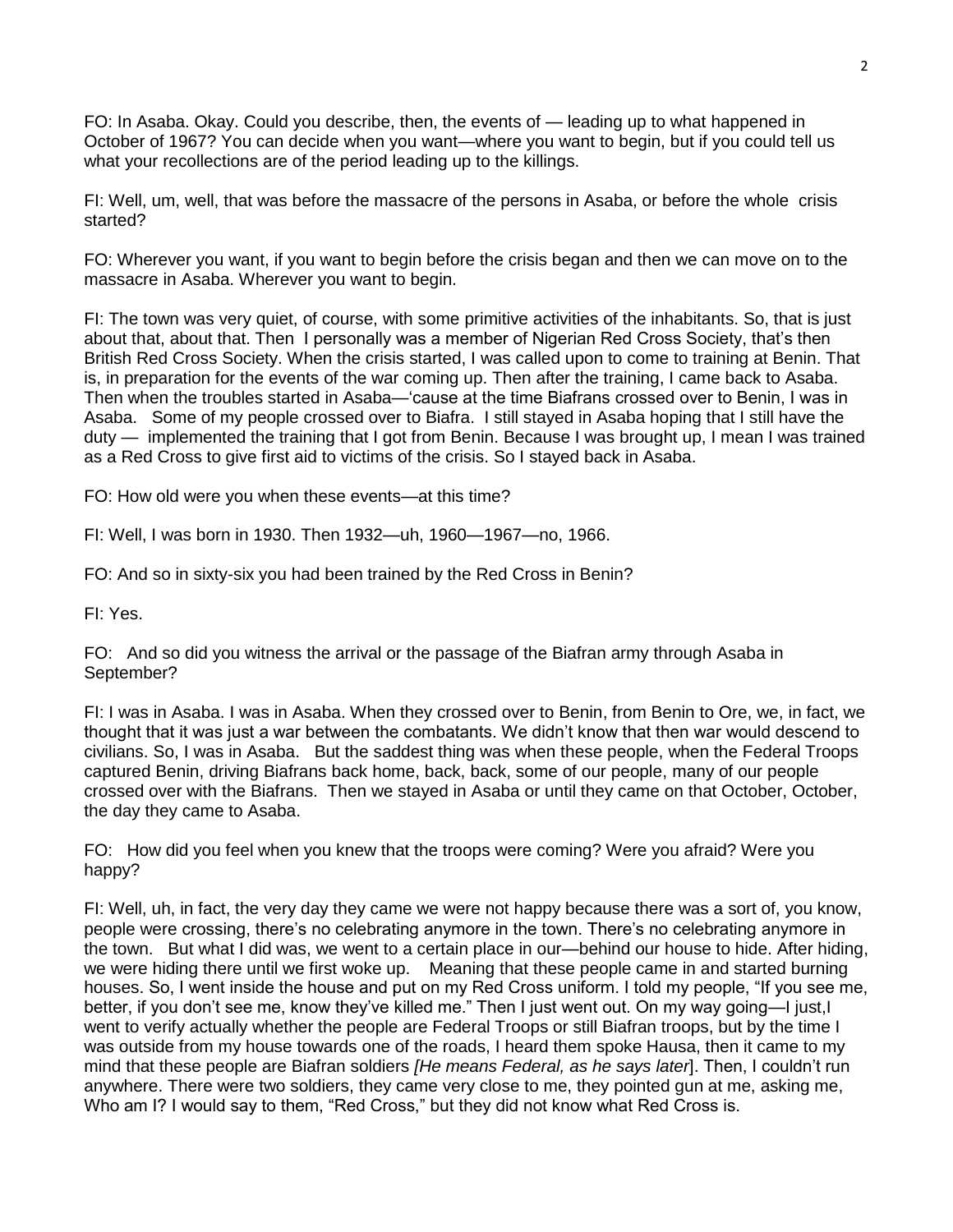## FO: These were Bi—Federal Troops?

IU: Federal Troops.

FI: Federal Troops. They did not know what Red Cross is. I decided since one of them ask the one pointing gun at me to shoot, he just spoke in Hausa. Then I heard it, I told him, "Don't shoot me, take me to your officer." Then, he took me to one of his officers. When I got there, he started asking me, Who am I? I was telling him, with my uniform on, he did not know what I was. And they took me to another officer, then the officer recognized my uniform and said that I should go. And I left the area, I went home. So it was around then 7:30[PM], the night was just coming.

FO: When these events were taking place, did you see any people being hurt, or anyone being killed, or any dead bodies?

FI: That very day, I heard that the people were shot dead, but I didn't see them. I didn't see them. It was the following morning that the people started rampaging, breaking houses of those who cross over, removing their properties, and all sorts of things. They came to our place, when they came to my place, they saw me with my uniform and everything, then I told them that yesterday when I was taken away to one of the officers, the first officer we met told them to take me to Captain Mattias, so I just captured the name that day, that day.

FO: And this is just as the troops had arrived? This is?

FI: Yeah, that was the very day they arrived. So by the time they came the following morning, I wanted to break our place and see something. I told them that Captain Mattias said nobody should go, come near. They were surprised that I knew that officer.

FI: Captain Mattias. So, they left that place and they went to round the houses, break in the houses, and then removing radio, properties, valuable properties. They just cart them away. That day, that day. Then the third day, that was the day of massacre. That very day they were just shooting gun indiscriminately, shooting everywhere. Few of us who were around — in fact, not few of us, because at the sound of this, the people were just — the people were hidden. The saddest thing, when they told the people to come out and welcome the soldiers, then they started coming out, and that was the time some people went around telling them, Come out. People were organizing to raise money and give to them.

FO: Was your family told to go out and greet the soldiers, too? Was your family asked to go and greet the soldiers?

FI: Yes, of course. Even my brother who was killed was one of them, just like us, as somebody in this place, and this mindset. My brother was one of the people telling people, Come out. And then they shortly killed him; he was one of the people they killed at Ogbe-Osawa.

FO: So, people were told to go and welcome the troops?

FI: Yes.

FO: And what did you experience then? What did you see happen?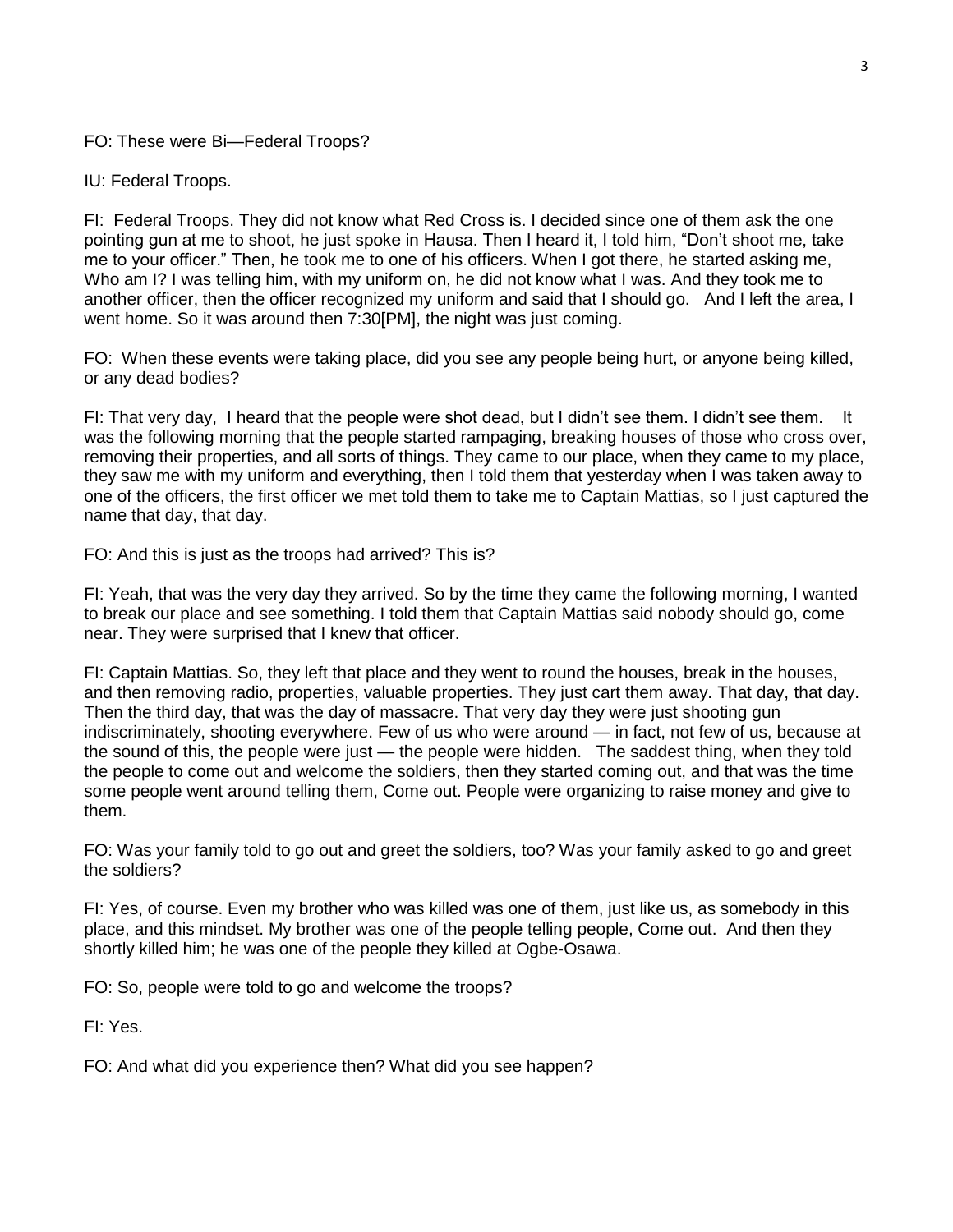FI: Well, the people trooped out and as they trooped out singing, welcoming them, that was the group these men who lived here and I joined. They were taking them around, they were gathering all these other people. Including some members of my family who were there killed, they followed them. But they went around, but I didn't go out with them, I was just waiting in our area. Then they went out and at the certain site later that day, they killed all of them.

FO: So, you did not join everybody else?

FI: I didn't join them, I didn't go out with them.

Elizabeth Bird: Why not? Why did you not go? Why? Why did you decide to stay?

FI: Well, naturally, I am not used to dancing. It was a curtain of people dancing and other things. You know as much as I don't like dancing, I didn't follow them to go anywhere. We did not even know that it was for them to gather there — to gather the people and kill. We thought it was ordinary dancing and welcoming them. But as much as I didn't like going out and dancing, I didn't follow them.

FO: What did you experience after the people left and participated in this dance? What happened to you during the rest of the day? What did you see?

FI: Well, later on we heard that our people who went out with them, they were all shot. They were all killed. Some of my brothers and my in-laws who came to stay with us from Benin and north they were all killed. They went with the people to the area they killed the people.

FO: Did you hear the shots? Did you hear the machine guns firing?

FI: The place is far from my place. It is a little bit far from our place.

FO: And when did you find out that this had happened?

FI: Then the following day I went to the site, I went to the place. I personally, I went to the area. I saw the corpses everywhere. Then some people were shouting that — you know, suffering and shouting. I saw an ambulance, which came from St. Patrick's College where the army is camped, to command they remove a man. But before they came, the man had died. So when I came, I met the ambulance. I told them, "Please, help and carry out—carry these people." They said, No, they told them already to bring a man, one man, that man has died. Then I went with my bicycle to that area, to St. Patrick's. When I got there, I saw some soldiers arming the gates. The leader of the people at the gates asked me, What did I come to do? I told him that I want them to give me ambulance to go and—he directed somebody to go and shoot me somewhere. He said, "Go and kill this man." Another soldier said, "No. The man that is so bold to come all the way to this place and then you still killed him — don't kill him." Then he asked me, "What did I come to do?" I told him I wanted them to give me this ambulance to go to bring the people who were not dead. They directed me to go to MTD, that is the Motor Traffic Division of the army. When I got there, I told them, they asked ambulance man to go along with me. On our way, it was finished. The motor couldn't move. It was there I left him, with my bicycle I went home. The following day — those people who were crying have all died.

FO: Could you describe what you saw when you entered the square where the massacre had taken place and where these — could you give us a description of what you saw there?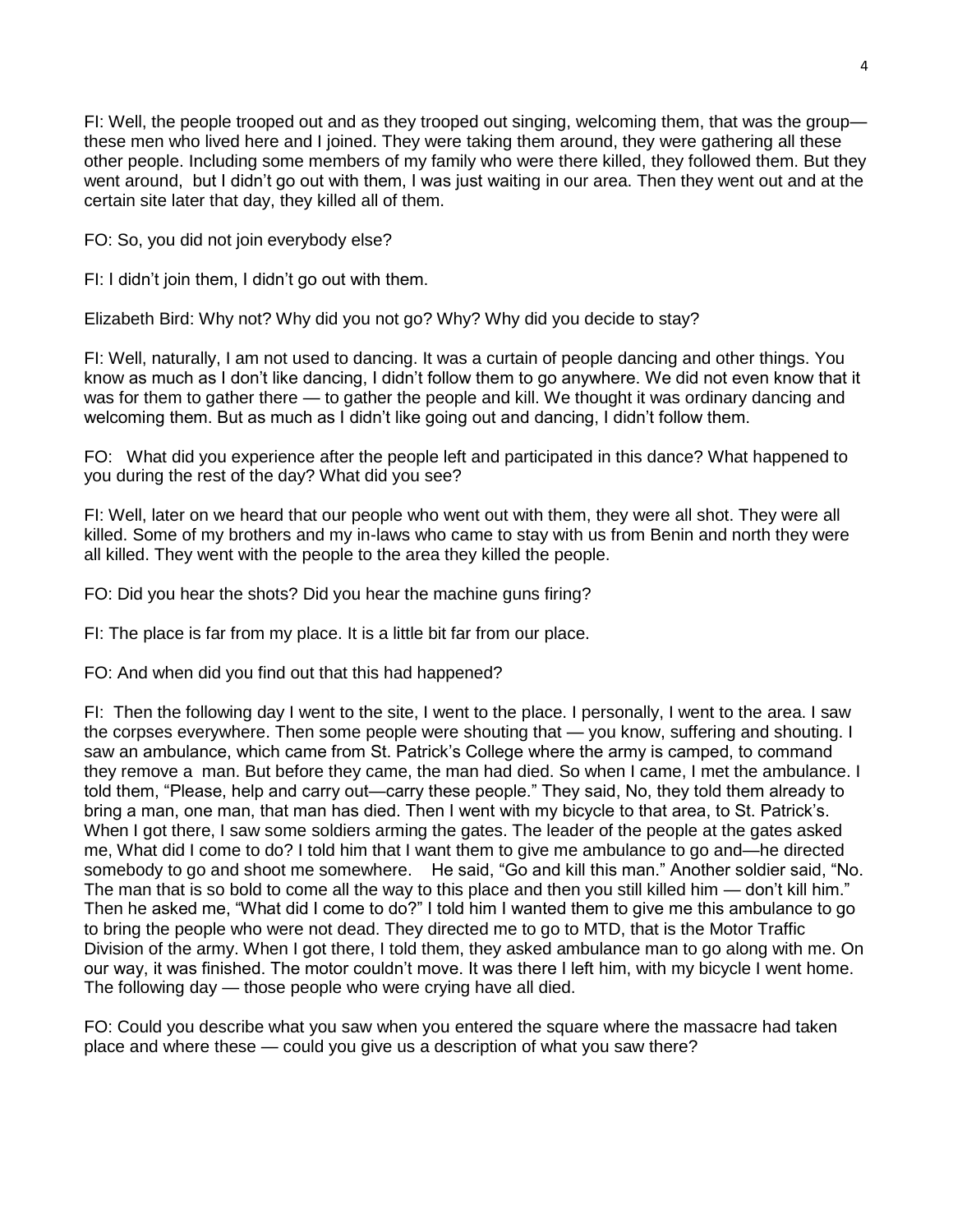FI: In fact, before you reach a place, you will find very — that is, you will find that that is the area, you know, people with different attire. It was just like a, in fact, I cannot describe it. It was a horrible sight to see the people there. So I got there until that time I met this ambulance, I said, I went out to it.

FO: Were there piles of bodies? Of dead people scattered around? Were they—were there women around? Soldiers?

FI: No, the women were not there. These are all men. Because the women were separated and taken to Maternity home.

FO: So who was in—so there were only the dead bodies in the square?

FI: Who?

FO: In the square where the massacre had taken place? Were there other — were there just those who had been shot were in the — you and those who had been shot, or were there other people in the square with you?

IU: When you got to the place, were there other people around there like you, who came to—

FI: No. No. I was just risking my life going here and there.

FO: Okay, that's important.

FI: People were afraid nobody come—never nobody comes out.

IU: Were you wearing your Red Cross—

FI: I was wearing Red Cross uniform.

FO: Okay. So, you were somehow hoping that the Red Cross uniform would protect you? Hoping?

FI: Yes, I did one thing. At a certain stage—we had a circle here (*points to shoulder*), the circle says Nigerian Red Cross. But at a certain stage when the Biafrans came in, they changed their circle to Biafran Red Cross, but I didn't change mine, so when the military man that saw the circle, would see it see belonged to Nigerian and not to Biafran.

FO: Right.

EB: Were you the only Red Cross officer in Asaba at the time? Were their other Red Cross officers?

FI: Almost all of them ran away, ran away. Almost all of them. Even—there was a woman I went to training with in Benin, he went across. I was only person. Then all I did, I started recruiting emergency members, that is to assist me. All the corpses, all the corpses in Asaba, I did the burial. Those corpses are scattered everywhere. I did the burial of all of them.

FO: Could you describe—so these would be all the bod—what about the bodies that were in the main square, the big group. Did you—

FI: Well, that one I did not do it, it's not me. It was after, when they have decayed, you know, smelling all over, the people there gathered and then dug a common grave and they started putting them there.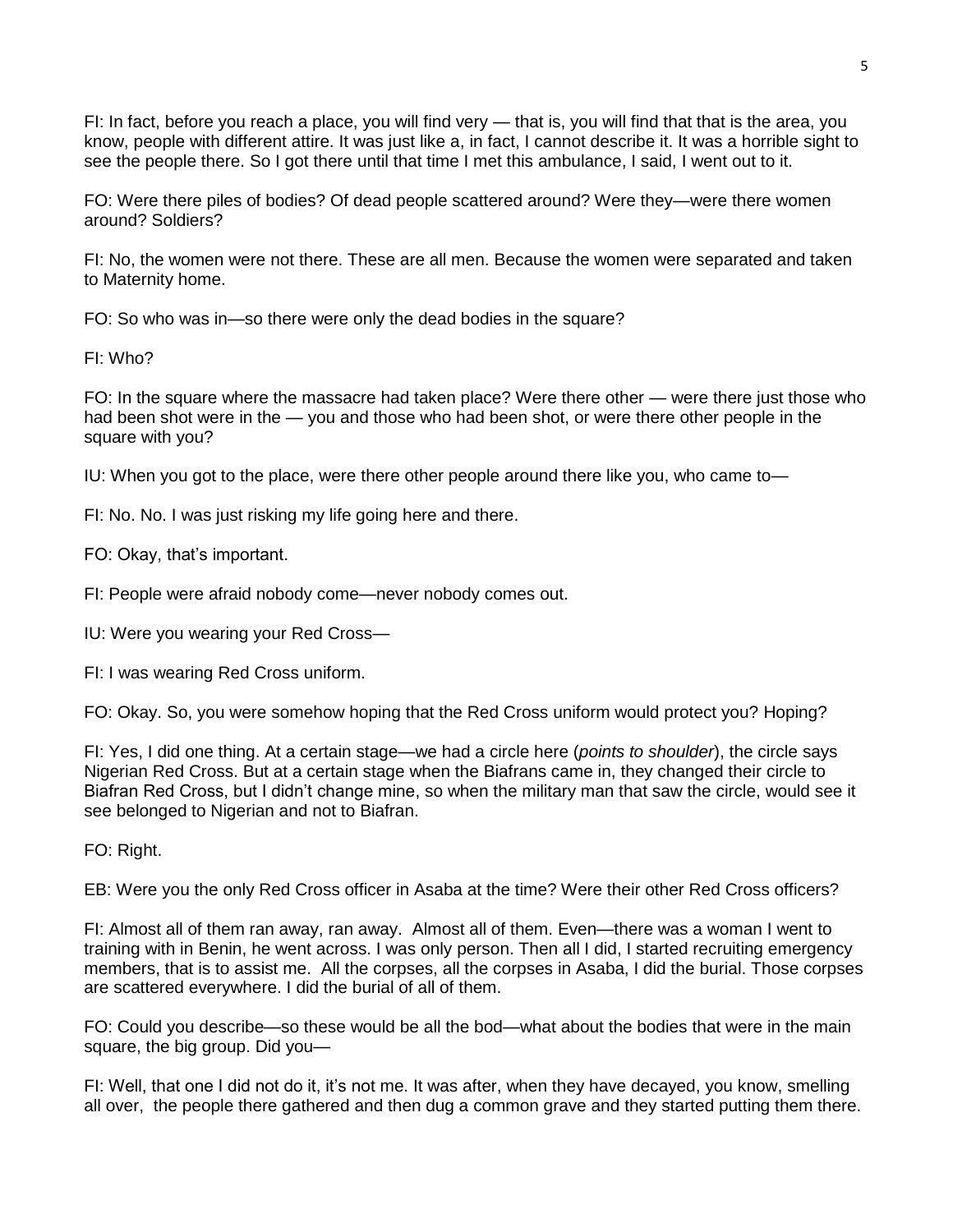FO: And where—and the other bodies, the one you buried, were they buried by the families or—

FI: As I went around, as I went, as I went around, I saw some corpses decaying and rotting in all sorts of places. With the emergency recruit — I mean, the people I recruited, I used them to do the burial.

FO: And were they buried back—were they given back to their families? Or, where were they buried?

FI: No - where we saw corpse, we just dig ground under them and bury them. Anywhere we saw corpse …

EB: Who were the people that you recruited to help you? Did they just—who were they?

FI: Well, the people—these are the people, the people that were hiding when these things happened. By the time they saw me bold coming out, they came out with me and they were just taking cover under me.

FO: Uh-huh. And was it mostly women, or some men?

FI: No, these are men.

FO: These are men. So they were hoping that your Red Cross uniform would protect them as well.

FI: Yes.

FO: How many people do you think you buried?

FL: There are so many, I cannot remember, and so many, so many, so many.

FO: Were some of these people, people whose names you know?

FI: I cannot know their names. Even, I came to police barrack area, I saw some policemen, shot by the army. I started doing the burial.

FO: (To Elizabeth Bird) Do you have a question?

EB: What about your own family? At that time, you were married, you had children?

FI: No, no I was not married.

EB: Not married.

FO: How many family—you lost family members, you said.

FI: Well, uh, three Igehs and my mother. Though my mother was not shot, but died as a result of prostration during that time.

FO: So there were three direct blood relations? ThreeILgehs were killed? And then, clearly, your mother of heartache, because she had lost. What happened after this? What happened once the killing stopped? What did you do at that point?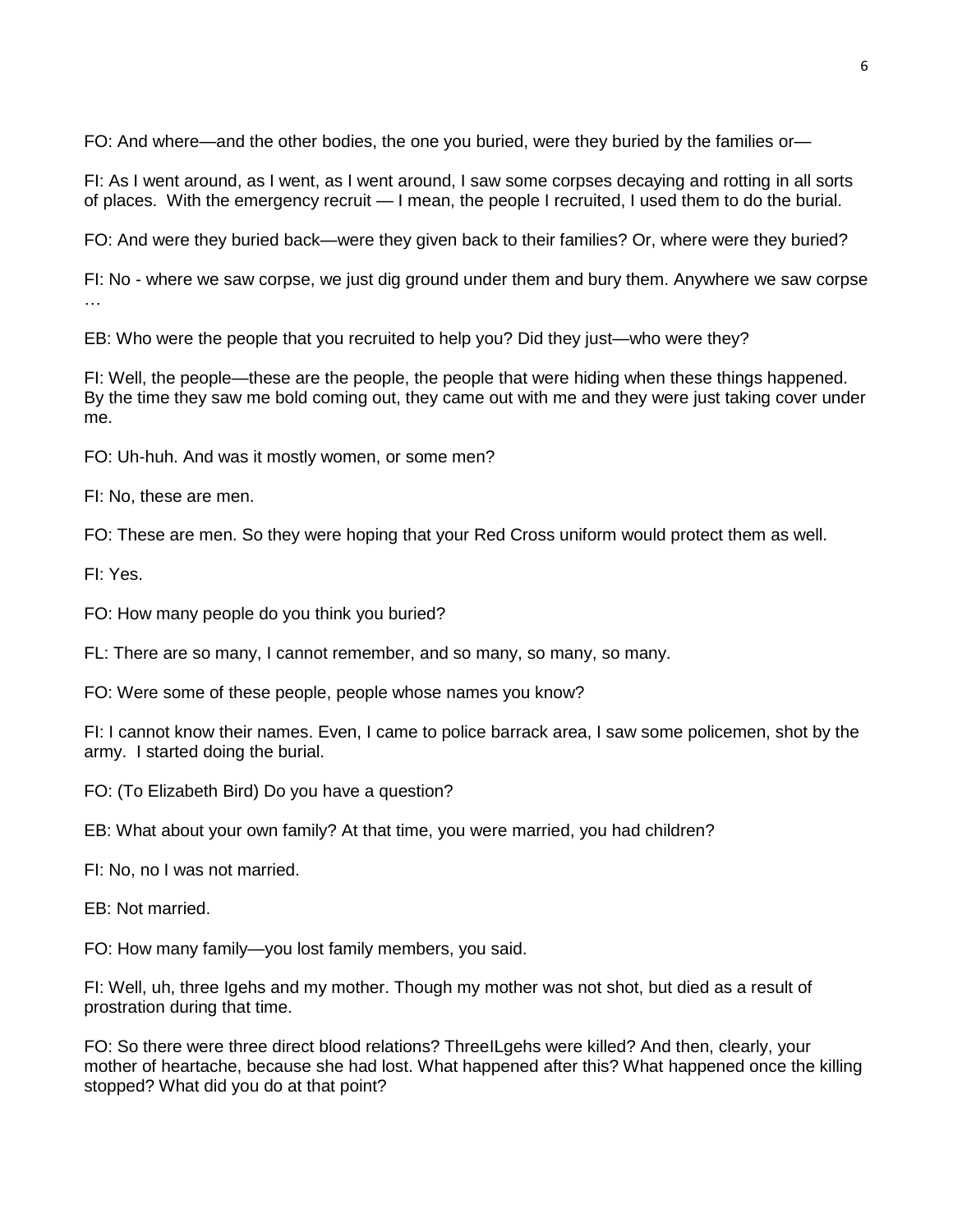## FI: When the killing started?

FO: When the killing stopped. Stopped.

FI: When it stopped, then we started rehabilitation, that is the — I went to the army. I asked them that they should be giving us ration, and they asked me to manage somebody who would be coming to collect ration from there. So I directed one of my cousins to go there, collect some parts of, um, cow that they kill, and then come to our place, we share. Because as I was in the, the reha—the army then they recognized what I was in, and then when I set up a clinic. There was no hospital, no clinic, nothing. But I set up one in my house. And to tell the truth about it, fifty, sixty patients. A doctor seconded three nurses to my clinic. And the one lady Principal of St. Bridget's, Miss Backhouse, also aided me, gave me some drugs from the hospital and all these things. So I was just doing some treatment in my own house.

FO: And you treated, you say, fifty, sixty, people?

FI: At least in a day. We treat not less than fifty, sixty people in my own house.

FO: A day.

FI: A day. In fact, all the rehabilitations, I did it.

EB: Were these people with gunshot wounds? They were shot, these people were shot?

FI: Some of them were with bullet wounds and some had ordinary sickness.

FO: Now, do you have any recollections about the second incident that took place around—in March of 1968?

FI: Well, it was, the second incident was the time they burned our house. What happened was that the Biafrans were encroaching, but they wanted to come through Igbuzo. When the army in Asaba heard of their coming, then they started killing people again in Asaba. Alleging that the Asaba people brought them in. They started killing people, many people are now murdered in Asaba, started burning houses and everything. They burned my own house already.

FO: Now, some people were moved to the college, though.

FI: Yes, that was a time—what happened was at that time, when they started killing people, I went to some people came to me and we started thinking of what to do. We decided we should go to the headquarters of the army and ask them to remove people to St. Patrick's [College] so that if they could see, you know, that person, that would know he is from Biafra. But for the meantime, the people within us were led—they removed them to St. Patrick's and that was what they did.

FO: So this was not the army's idea, this was your idea—

FI: My own idea, yes. That we move—they went around Asaba, made announcement that the people should go to St. Patrick's College. Then, we went to St. Patrick's. I removed my clinic, these things, to St. Patrick's and I started giving them treatment and all these things.

FO: How long were people in St. Patrick's for?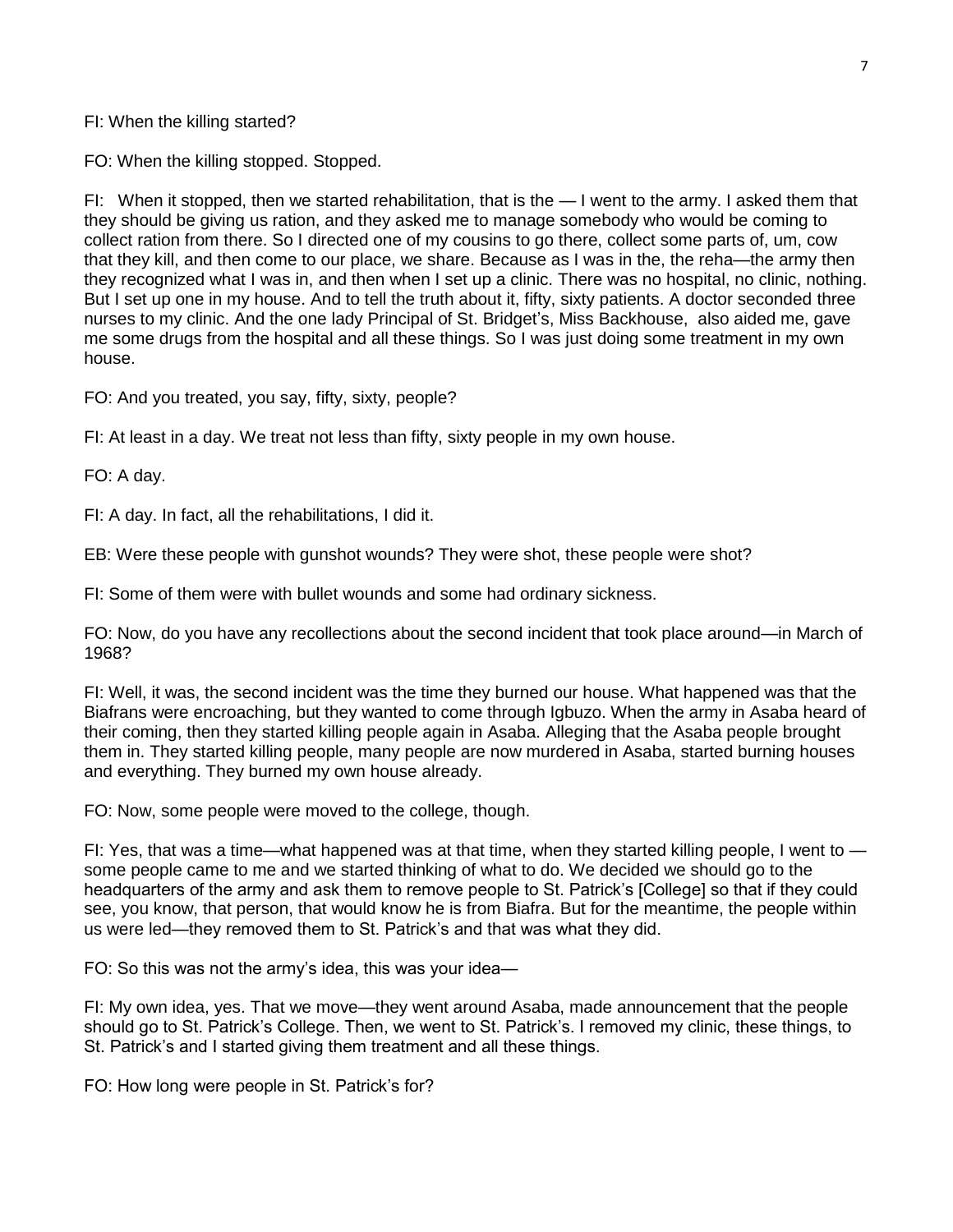FI: For about two months.

FO: And how were they fed?

FI: The army gave us food. In fact, all the food we were eating at the St. Patrick's camp was from the army. It was when the war ended that the relief materials started coming in from Caritas and the Red Cross, and other places. But all the food we were eating during the war came from the army. [*Actually, there were relief agencies operating in Asaba from 1968 onwards]*

FO: When these events were taking place, did you have contact with the Red Cross, were you informing them of what was happening?

FI: Yes, of course. During the war, they sent people from Geneva to us.One of the Geneva persons asked me to give him—to make a report and I wrote a report, he took it to Geneva. But they were hiding things, because they, i f they [the Federal Troops] knew that I am giving them report of what happened, they would now, they would arrest me.

FO: So you were giving reports?

FI: I was just giving —yes, at that time. They took it to Geneva.

FO: And you were doing this secretly, so that the Federal Troops wouldn't find out that you were giving these reports?

FI: Yes.

EB: Um, just a couple things. If you could please tell us the full names of your brothers who died. We know Igeh, what were their first names?

FI: One is Tropical Igeh.

FO: Tropical.

FII Another one is Sunday Igeh. Another one is Sunday again, who worked with NBC.

IU: Another Sunday?

FI: Another Sunday, yeah.

Unidentified male voice: Nigerian Broadcasting Corporation?

FI: Yes.

EB: You mentioned—you said that your mother, afterwards, was so—that she died—

FI: Uh, it was, it was—

EB: Yeah, we were talking a little bit about your mother and if you could, maybe tell us how it was for her after this happened. And you said that you think she really died as a result of this. Not directly, but, how was her life when all of this happened?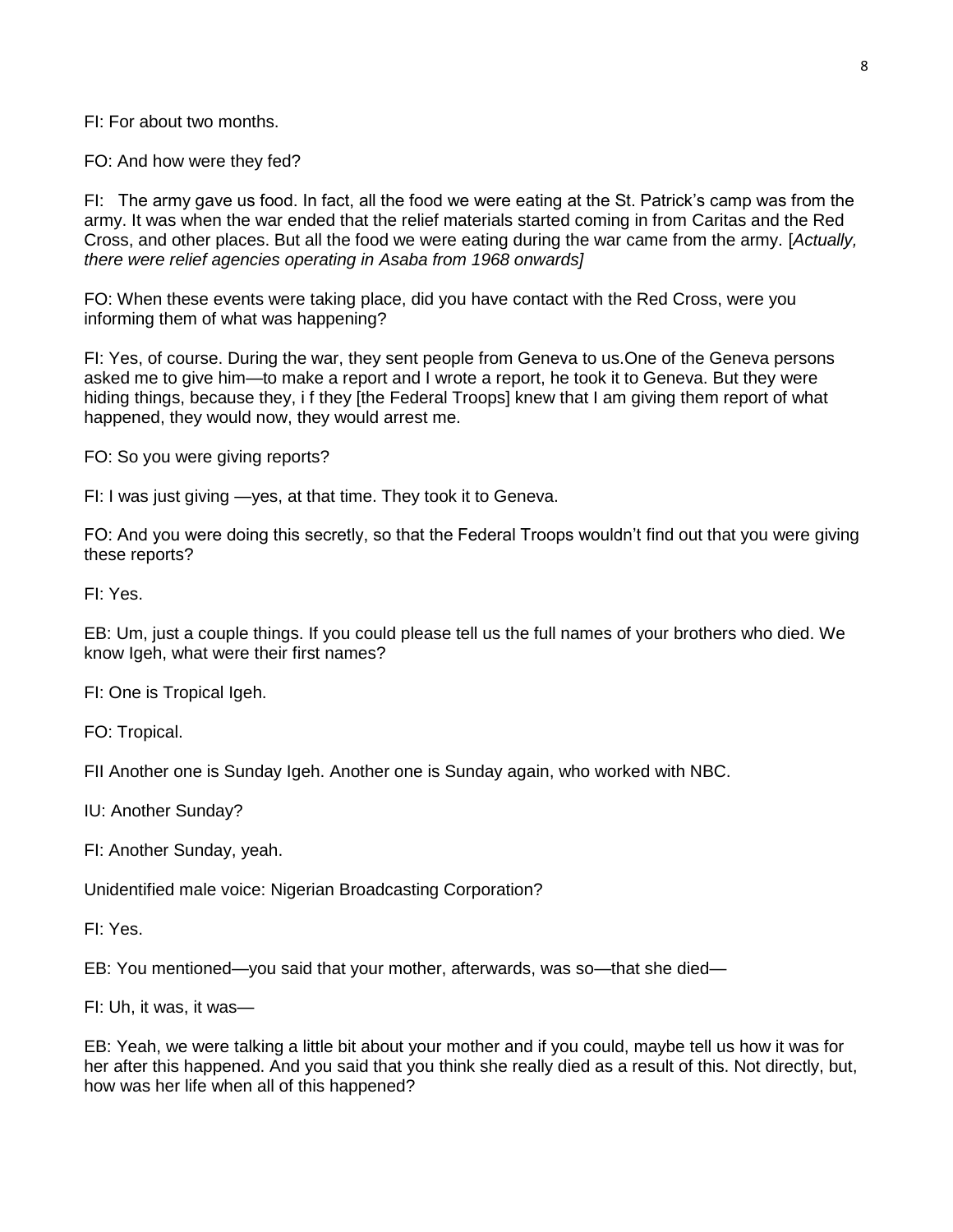FI: The fact that, um, many of her grandchildren and children, that is relations, cross to Biafra and every time we heard of a death in Biafra, so she couldn't cope. The stories and all sorts of—all these things - not a bullet, not a gun, just died of the stress and all sorts of things.

FO: Was she an older woman?

FI: No, not all that old.

FO: And how was your life changed, and the life of your community changed by this experience?

FI: Well, um, in fact I can't say that my life was so bad, because I started doing noble work, which was recognized by everybody in Asaba. So, my life wasn't as much bad as others that I know. It wasn't as much bad. But the little thing I know that I suffered is because of certain people, trying to save people and all sorts of other things. But I was just relieved with happiness that I am in a position to do it that I am doing, I did it. In fact, all these reliefs, all these reliefs, that is the reliefs for the victims of the war was done by me and those people I recruited. After Asaba people have been withdrawn back to their home, they brought another group of people to St. Patrick's that I started taking care of. That was Igbuzo people, they brought Igbuzo people and I started taking care of them.

FO: So, do you think that is what helped you cope? The fact that you were able to help others?

FI: Yes.

FO: How do you think this event—what happened in Asaba forty-two years ago, how do you think it should be remembered?

FI: Well, this is, you cannot say that it should be forgotten. You cannot say that it should be forgotten. In fact, the way the people were massacred, the way the people were killed, nobody who saw the pogrom will forget it forever until he is dead. Nobody. In fact … I am not feeling well with them, because of the way they treated us at that material time was so bad. Nobody can just forget it. It's not possible, it's not possible at all that the people should forget what happened.

FO: Do you think—what about future generations? Do you think young people today know, or remember, what happened here?

FI: In fact, the future generation, well, they can only know this by history, because some of them—many of the people here now are very young. Many adults during that time have died. The ones—the people we are with now are very young, they did not know much about the war, the crisis, the trouble. So, what I want to say to them, for Asaba people to forget what happened in Asaba is not possible. It's not possible at all.

FO: Do you have any questions?

IU: One question, you said the ambulance came for somebody, do you know who that person was?

FI: Yes, I know them. The lady who requested for the ambulance to come and carry her husband was from Umuaji, but being married to an Ogwashi-Oku man. They came to Asaba, probably to seek refuge before they killed the husband. But when they shot the husband, they took the wife to St. Patrick's [College], then it was there that the wife told them that the husband was not dead. But the army there directed that they should go and bring him. Before they could come, he had already died.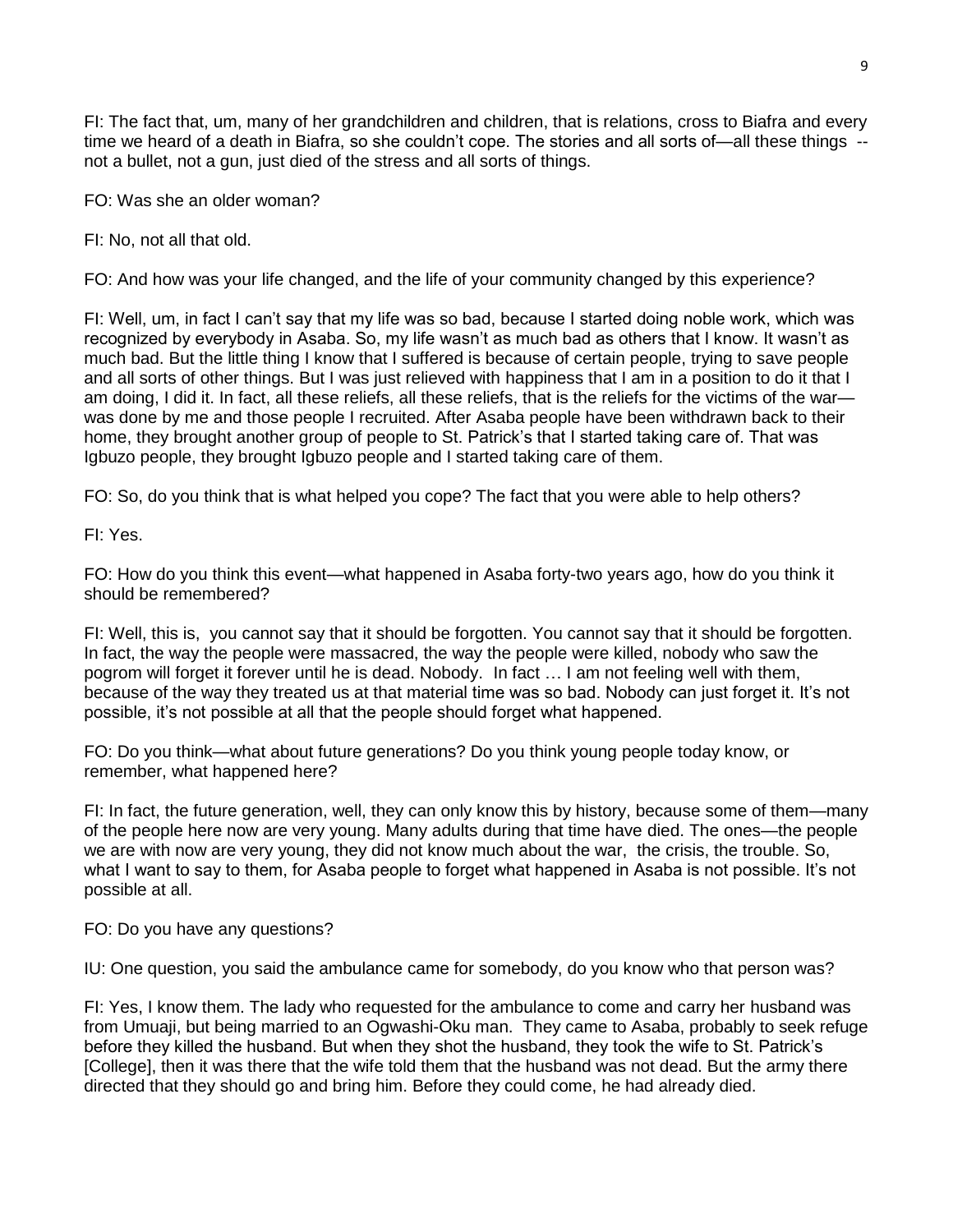IU: Okay. You said also that Asaba people would never forget what happened.

FI: Yes.

IU: Yeah, but, how do you think that we should let the future generations know, after we are all dead?

FI: To know what?

IU: To know what happened.

FI: Well, it's just by stories, as I'm telling— saying now. Those people who probably can remember all these things, we still tell stories about it. We still tell stories about it.

IU: The person in the ambulance, do you know the name?

FI: No. These are the soldiers from the camp, the military camp.

FO: But who they came to pick up?

IU: Yeah, the person they came to pick up, what was the name? (speaking in Igbo)

FI: The lady from Umuaji was married to a man in Ogwashi-Uku, so they came to Asaba to seek refuge before the man was killed. I don't know the name of the man.

IU: Okay.

FO: Liz ..

EB: Just one quick question, please. You had talked about people going to Igbuzo and escaping from Igbuzo. Were people killed in Igbuzo also?

FI: Yes, of course, there's some people who were killed there. Some people were killed.

EB: They were civilians, too, the Federal Troops?

FL: Yes, Federal Troops. In fact, when they heard that some of the military men—I was up, I mean I came, from Igbuzo. Then they started—that is, in fact, they went there to kill some people, but they ran to the bush and they caught some people and killed them.

FI: Seven or eight kilometers.

EB: So this was all part of the same period, they were looking—they went looking for people in Igbuzo and in Asaba? The troops, would, they wanted to kill people there and people in Asaba?

FI: No, they came from—they wanted to come from Igbuzo, from Benin to that route, one of the—One of the bridges along the road was blown, so they turned around and they followed the Okpanam Road to Asaba.

FO: Is, um, (to Elizabeth Bird) are we done with our? Yes. (to Frank Igeh) Is there anything that you would like to add that we have not asked you? Is there anything that you would like to say that we have not asked you that you would like to add?